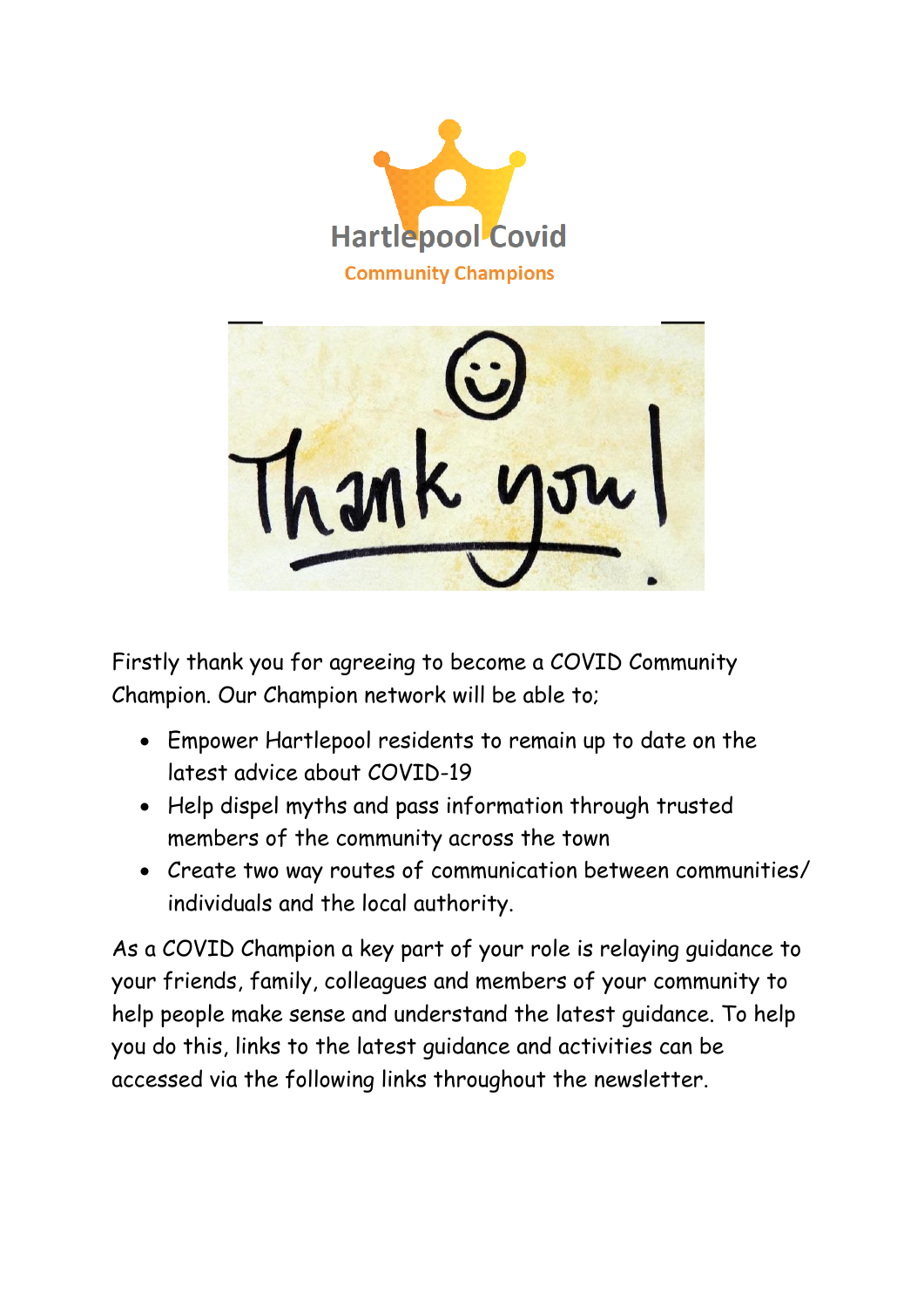Hi everyone, a little introduction for you all. We are the newly appointed COVID Engagement Officers, Hannah Goodman and Julie French. We will be publishing a newsletter to keep you all updated on the latest guidance and any updates that we receive. Please do not hesitate to contact us with any of the feedback from the community good or bad! This is an excellent opportunity to get connected in the community and find out what is working and what we can improve on. As well as passing on key information to your family, friends, colleagues or even your neighbour! Spread the word!

Our contact details are;

Julie 01429 284075

Hannah 01429 555604

CovidChampions@hartlepool.gov.uk



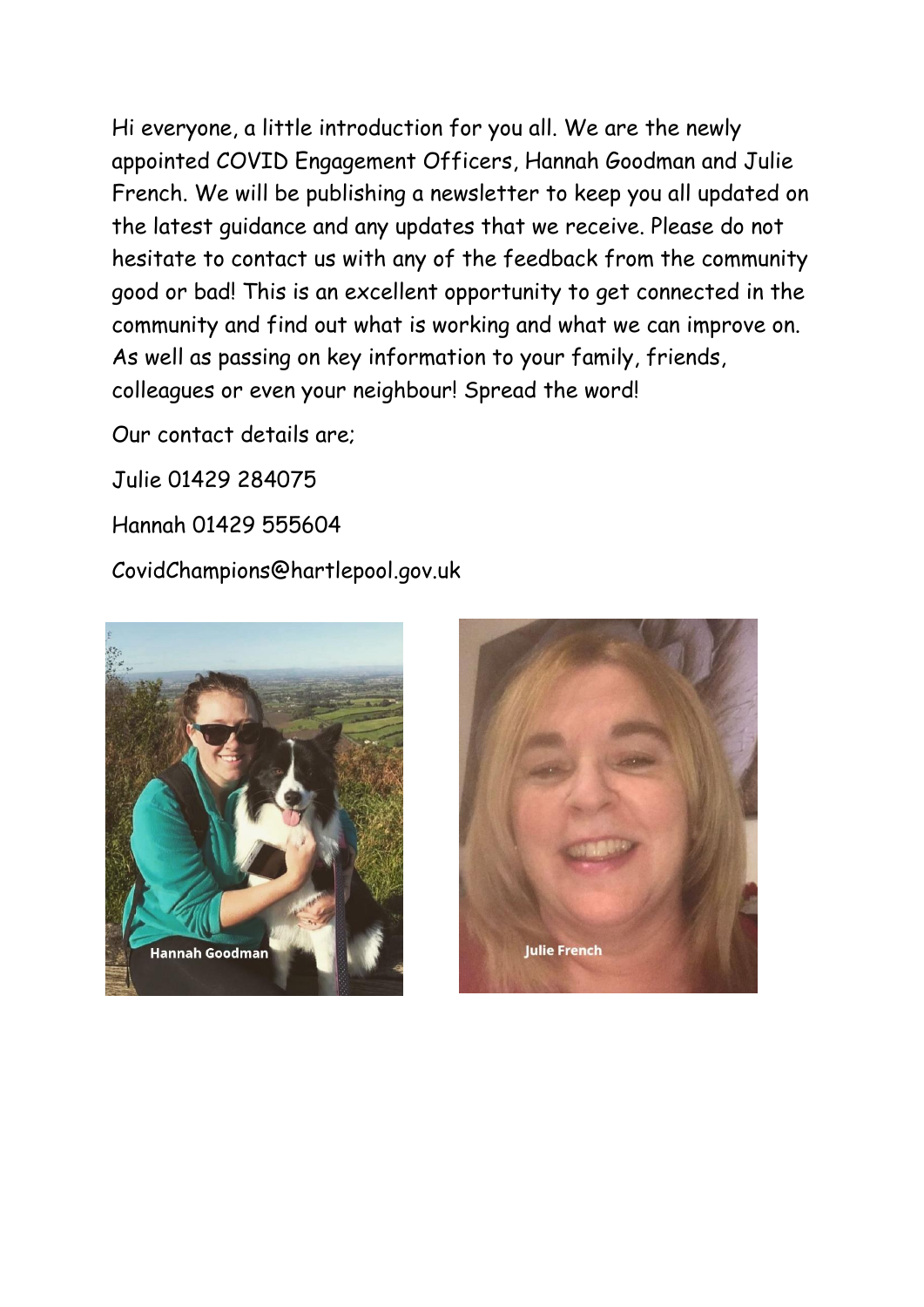

Our first information morning is on Thursday 8th of July at 10pm on Teams. Please let us know if you would like to attend this session. We are estimating it to take roughly an hour.

l,



## **What is the delta variant?**

**A coronavirus variant**, first identified in India, is causing a spike in cases in some parts of the UK and experts are worried. Experts say this variant, named Delta by the World Health Organization, is more transmissible than even the "Kent" or Alpha variant, and is now dominant in the UK. For more information please follow this link;

## [https://www.bbc.co.uk/news/live/uk-](https://www.bbc.co.uk/news/live/uk-57373902#:~:text=What%20is%20the%20Delta%20variant%3F%20A%20coronavirus%20variant%2C,variant%2C%20and%20is%20now%20dominant%20in%20the%20UK)

[57373902#:~:text=What%20is%20the%20Delta%20variant%3F%20A%20corona](https://www.bbc.co.uk/news/live/uk-57373902#:~:text=What%20is%20the%20Delta%20variant%3F%20A%20coronavirus%20variant%2C,variant%2C%20and%20is%20now%20dominant%20in%20the%20UK) [virus%20variant%2C,variant%2C%20and%20is%20now%20dominant%20in%20t](https://www.bbc.co.uk/news/live/uk-57373902#:~:text=What%20is%20the%20Delta%20variant%3F%20A%20coronavirus%20variant%2C,variant%2C%20and%20is%20now%20dominant%20in%20the%20UK) [he%20UK](https://www.bbc.co.uk/news/live/uk-57373902#:~:text=What%20is%20the%20Delta%20variant%3F%20A%20coronavirus%20variant%2C,variant%2C%20and%20is%20now%20dominant%20in%20the%20UK)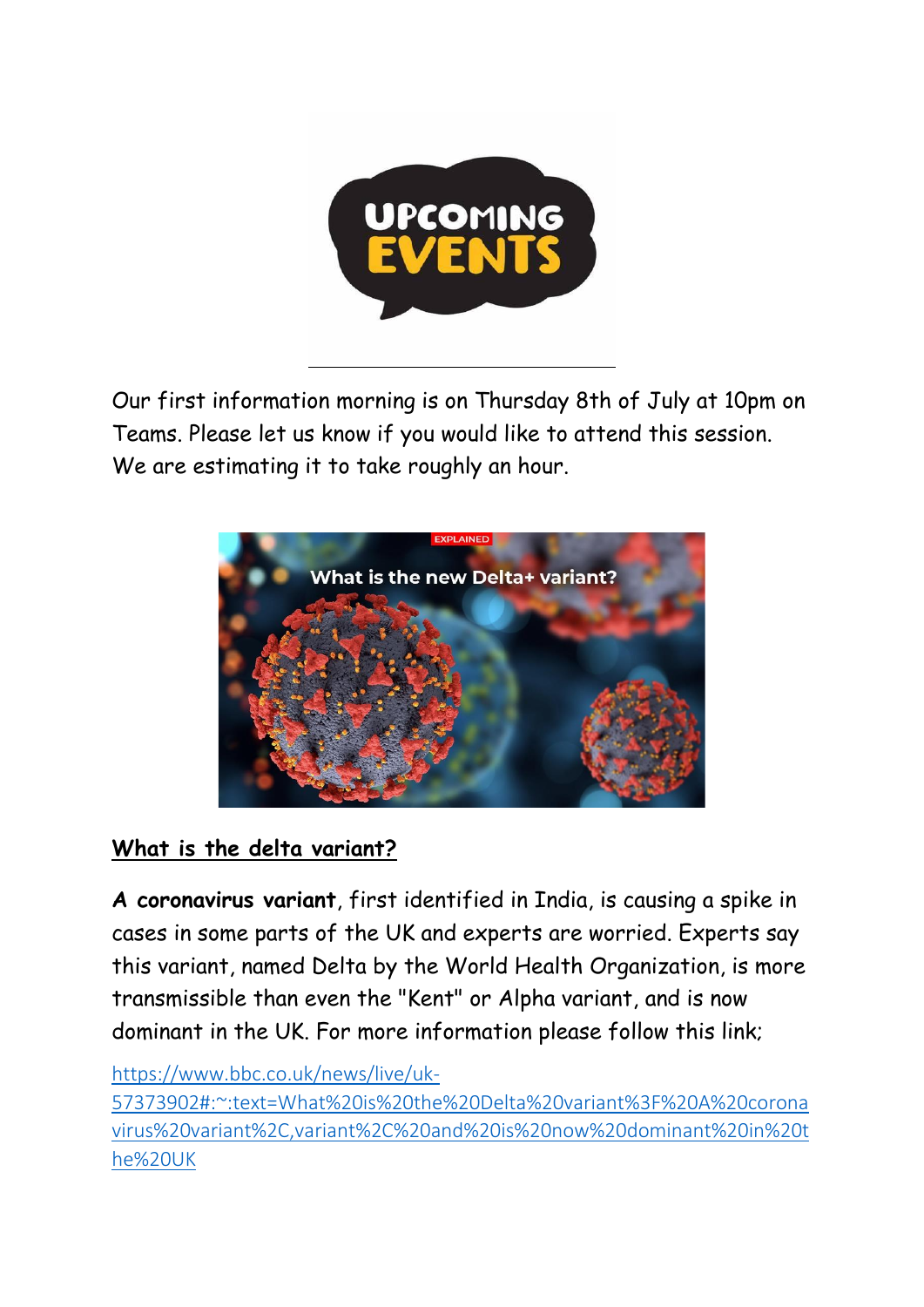

As lockdown restrictions are lifted some people are finding it extremely difficult to adapt to 'normal life'. Yet, for some, going back out and mixing with other people is a concept filled with fear and anxiety. Despite vaccines and a decrease in disease prevalence, some people experience what scientists call COVID-19 anxiety syndrome. It is important more than ever to take care of your mental and physical health if you're feeling anxious or low. Taking small steps can have a big impact on your mental health.

- Eat regularly and stay hydrated
- Keep active
- Improve your sleep

Find out more information follow this link;

**[https://www.medicalnewstoday.com/articles/covid-19-anxiety](https://www.medicalnewstoday.com/articles/covid-19-anxiety-syndrome-a-pandemic-phenomenon#What-is-COVID-19-anxiety-syndrome)[syndrome-a-pandemic-phenomenon#What-is-COVID-19](https://www.medicalnewstoday.com/articles/covid-19-anxiety-syndrome-a-pandemic-phenomenon#What-is-COVID-19-anxiety-syndrome) [anxiety-syndrome](https://www.medicalnewstoday.com/articles/covid-19-anxiety-syndrome-a-pandemic-phenomenon#What-is-COVID-19-anxiety-syndrome)**?



The NHS have created a web page to give people more information on the vaccine so people can make informed choices. Frequently asked questions, stories of people who have received the vaccine and how to get booked in! Please follow this [link](https://www.nhsvaccinefacts.com/) for more information <https://www.nhsvaccinefacts.com/>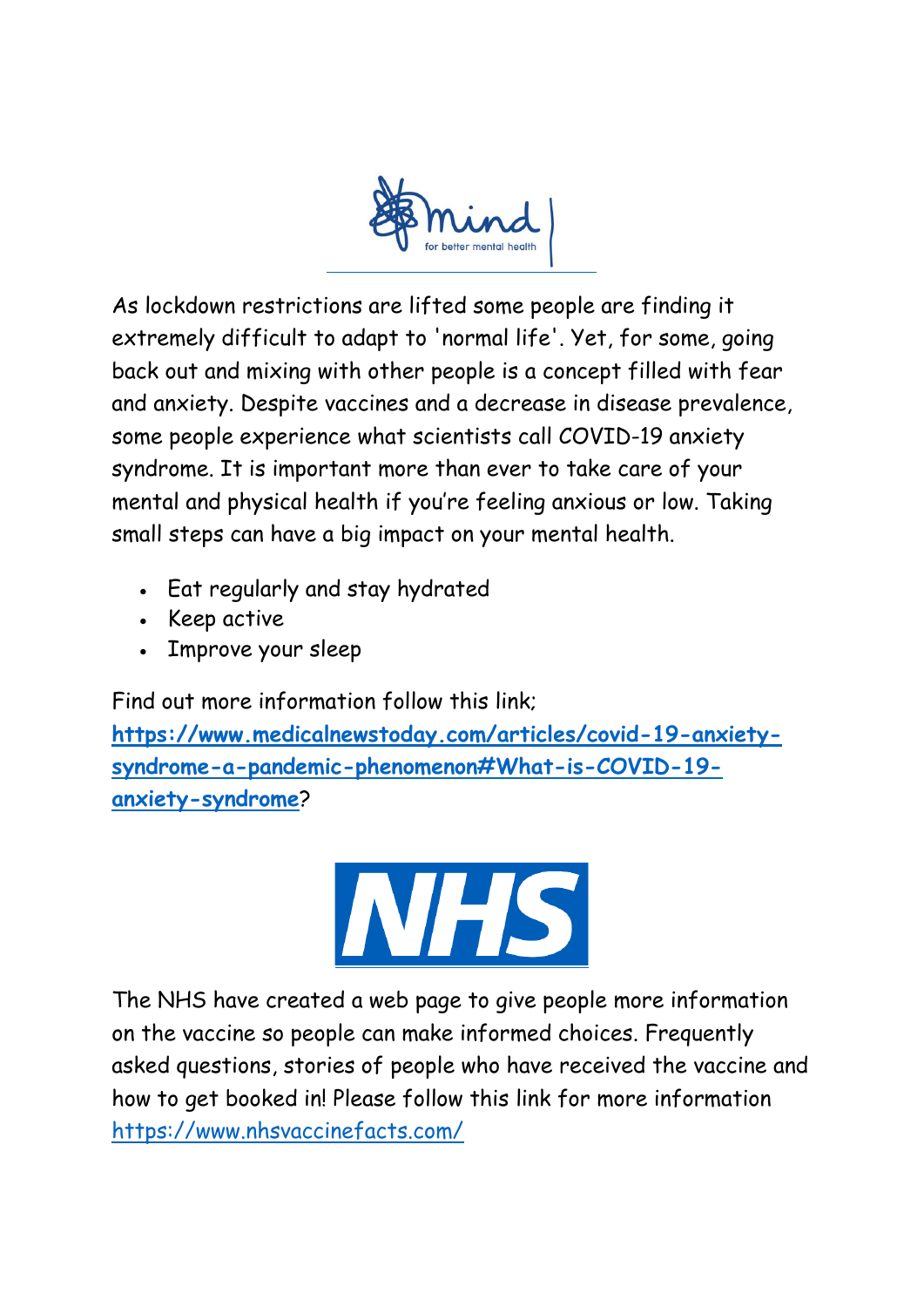

In December 2020 the project connected it's first homes in Hartlepool, providing broadband to shielding residents and giving them access to their families via video call. The Get Connected Project officially launched in January 2021, providing each customer with a broadband internet router with Wi-Fi to connect devices. An excellent way to get our community connected.

[http://https://www.get-](http://https/www.get-connected.org.uk/#:~:text=In%20December%202020%20the%20project%20connected%20it%E2%80%99s%20first,broadband%20internet%20router%20with%20Wi-Fi%20to%20connect%20devices)

[connected.org.uk/#:~:text=In%20December%202020%20the%20pr](http://https/www.get-connected.org.uk/#:~:text=In%20December%202020%20the%20project%20connected%20it%E2%80%99s%20first,broadband%20internet%20router%20with%20Wi-Fi%20to%20connect%20devices) [oject%20connected%20it%E2%80%99s%20first,broadband%20inte](http://https/www.get-connected.org.uk/#:~:text=In%20December%202020%20the%20project%20connected%20it%E2%80%99s%20first,broadband%20internet%20router%20with%20Wi-Fi%20to%20connect%20devices) [rnet%20router%20with%20Wi-Fi%20to%20connect%20devices.](http://https/www.get-connected.org.uk/#:~:text=In%20December%202020%20the%20project%20connected%20it%E2%80%99s%20first,broadband%20internet%20router%20with%20Wi-Fi%20to%20connect%20devices)



Many people are having one dose only of the COVID vaccine. It is so important to make sure people are receiving the second vaccine to get maximum protection from COVID-19.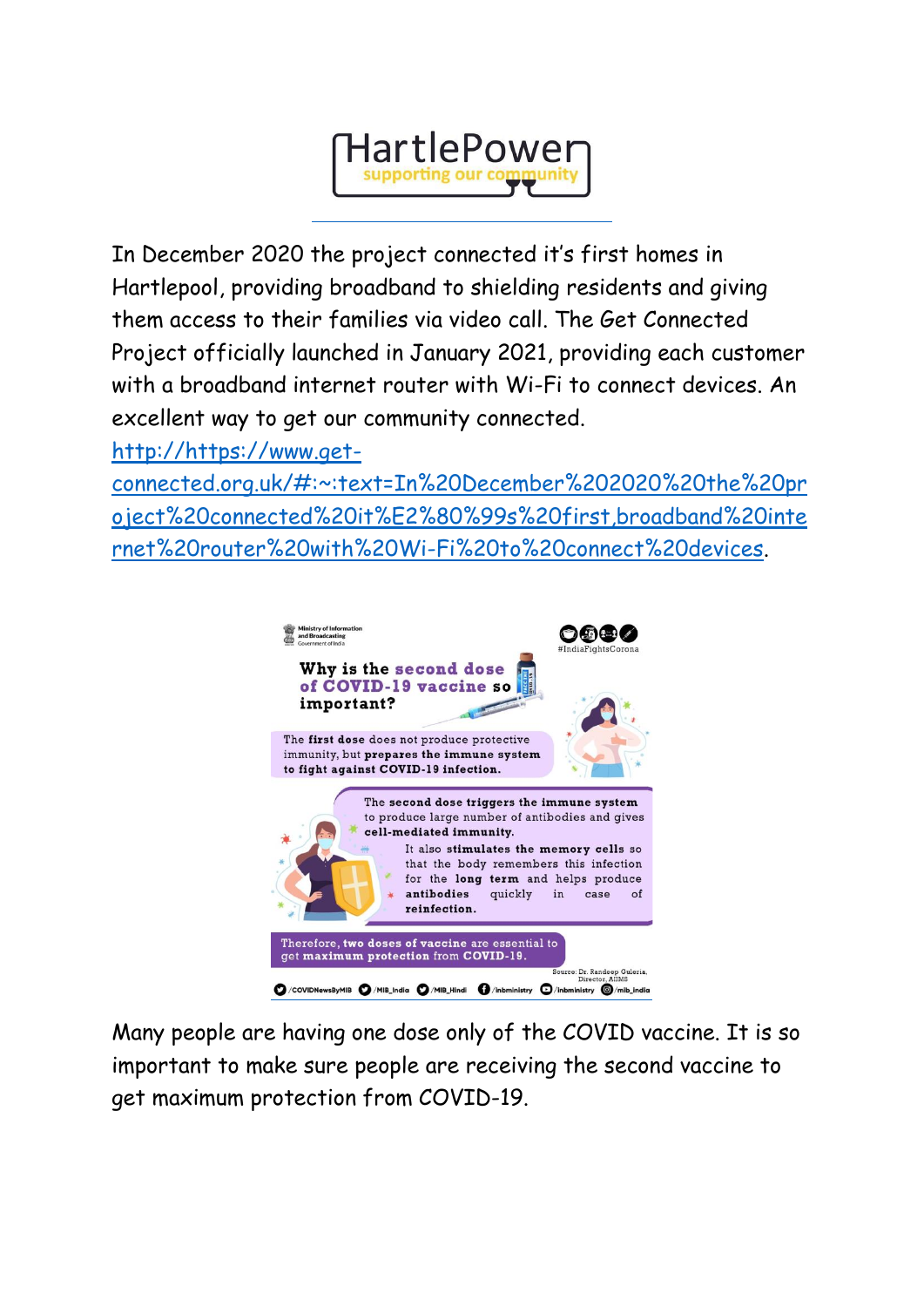

The World Health Organization is really concerned that some young people are in two minds whether to get the vaccine for COVID-19. Experts say that the vaccine would allow restrictions and social distancing to be relaxed as it would try people's immune systems to fight the virus. Research shows a number of people may choose not to get the jab. To see the video follow this link; <https://www.bbc.co.uk/news/av/health-54937276>



We need to start and think how we are going to manage our COVID Recovery. COVID has affected many things in our lives; mental health, physical health our friendships and relationships. Follow this [link](https://www.yourcovidrecovery.nhs.uk/) on more support on COVID Recovery.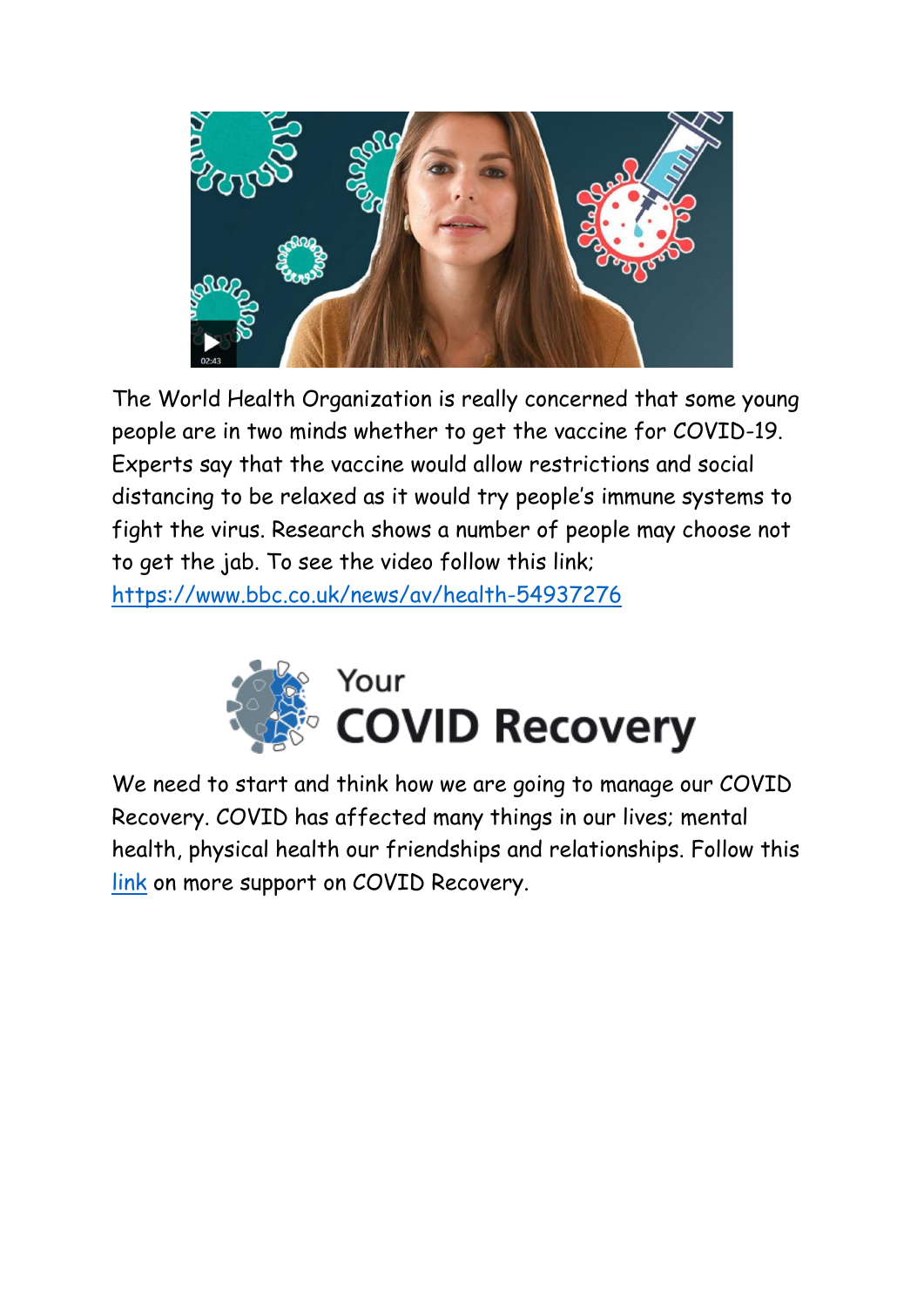

Short guide to lateral flow self-testing with Dr Amir Khan We are urging people without COVID symptoms to get a free rapid test twice a week especially if you are leaving the house regularly for work and school. The tests are free and easy to carry out, here is a short video explaining how to do a home test. Tests can be collected from the Middleton Grange shopping centre. This is a test centre for people **WHO DO NOT** have symptoms.

<https://www.youtube.com/watch?v=CbqNIb30OPQ>



A big thank you to our COVID Champions for sharing the guidance and advice to help keep the people of Hartlepool safe and informed.

Let us know how you are sharing the info Champs!